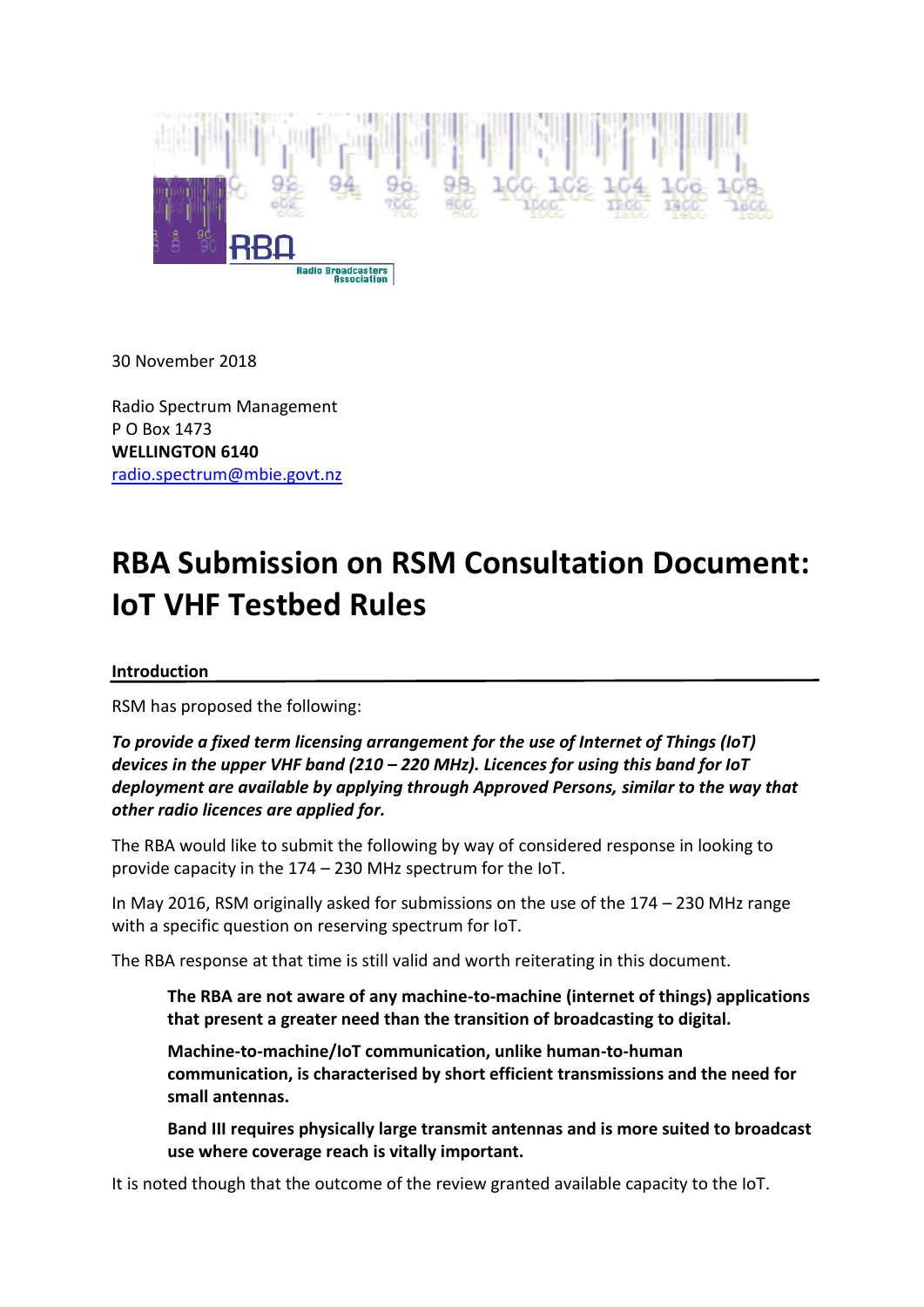### **Spectrum Reserved For DAB+**

In the same 2016 decision, RSM announced it had reserved the 184 – 206 MHz band for DAB, now superseded by DAB+.

By confirming its intention to proceed with IoT using the original allocation, not supported by the RBA, there will be a dangerous precedent set whereby the IoT trial triggers a slew of requests for more spectrum needing to be allocated for similar devices.

The RBA request that the allocated space for DAB+ remains protected.

While the Kordia trial for DAB has ended, we await any Government policy on Digital Radio in New Zealand. It should be noted that the RBA intends starting a working group in 2019 to consider the most practical and cost-effective model for introducing DAB+ in New Zealand.

The timing of the launch is paramount in leveraging coverage for all broadcasters as they look to protect valuable FM and AM assets as we close on the 2031 renewal date for existing licenses.

There absolutely is a desire by all RBA members to thoroughly explore Digital Radio with the aim of complimenting or replacing existing services.

Planning and agreement on the preferred DAB+ model for New Zealand is a multi-year task, predicted at 5 years in 2016. The RBA working group to be established next year will present more realistic timelines and a sustainable launch model for consideration.

It is therefore paramount we keep the current reserved spectrum (184 – 206 MHz) protected.

#### **Power Levels, Interference and Licensing**

RSM has indicated the following by way of power restrictions for the IoT trial.

## *Maximum power of up to -7dBW (200 milliwatts) e.i.r.p. is permitted. This is a balance between the power limits that are available to IoT networks and that equipment that is certified for the US land mobile band (2 watts). The EIRP that the device is capable of must be stated on the licence (up to the maximum power as permitted).*

The RBA presents the following observations that need to be considered and mitigated:

- 1. Will the presence, even of only 1/5W emanating from every appliance in the house going to affect current domestic FM reception?
- 2. If part of the licence spectrum is held for DAB, then 1/5 watt interfering with FM would likely make DAB unusable domestically – has this been considered, given the continued growth of high density apartment living?
- 3. For licensing, the proposed plan is a workable way for VHF spectrum to be licensed and controlled. The channel plan is workable, and whilst the plan to license in the same way as land mobile simplex is the most basic possible (with potential for valuable spectrum to be easily captured and used by a small number of profiteers), it is far better than a GURL. The RBA would resist this interim plan being turned into a GURL, when the trial is completed.